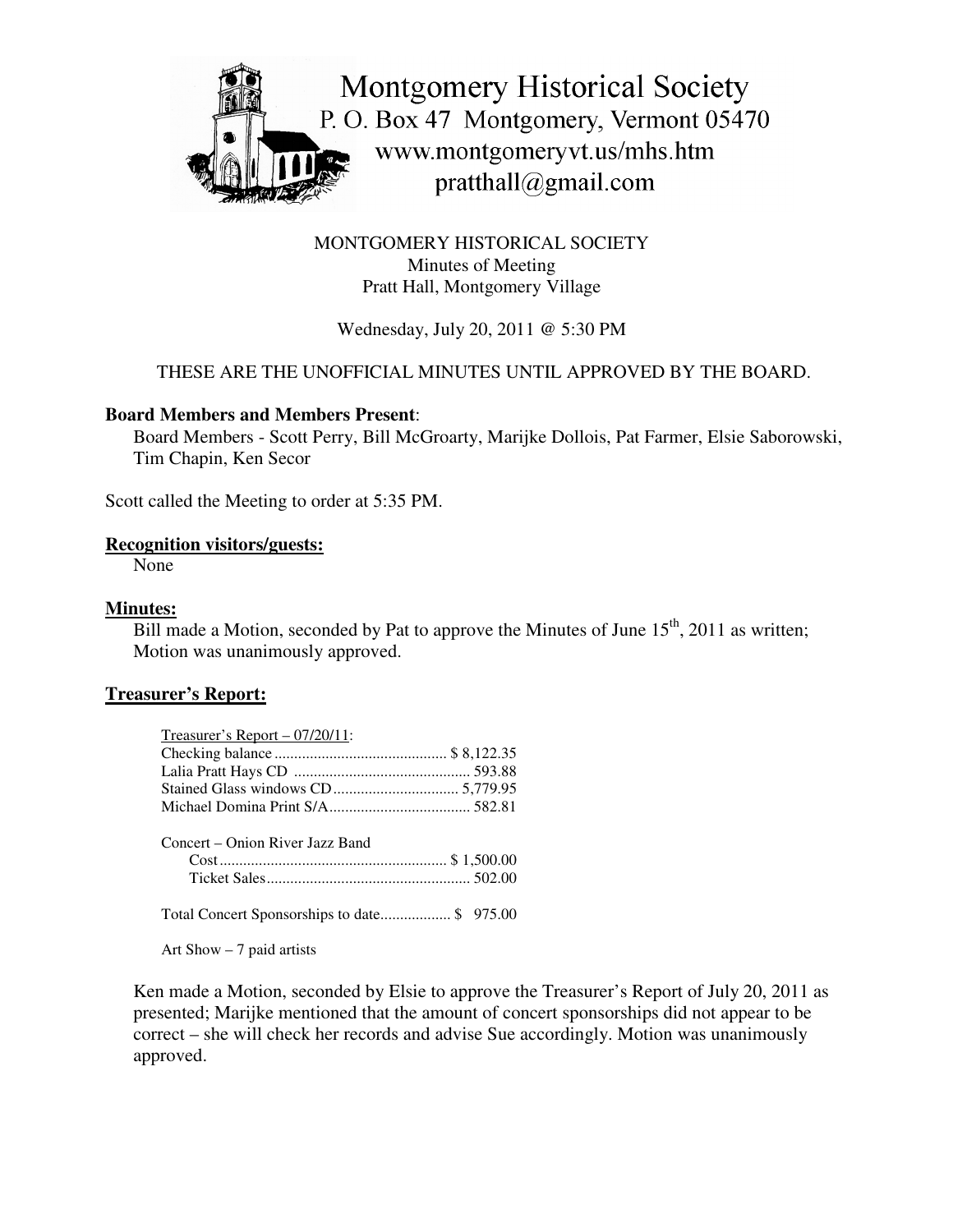### **Membership:**

Marijke reported a total membership to-date of 178 with contributions of \$9,825.00; 127 reminder letters were sent out on July 18<sup>th</sup> at a cost of \$52.98 - two have already replied for a total contribution of \$275.00.

### **Old business:**

- A. Pratt Hall: Front entryway project is coming along. Scott sent an e-mail and DVD to the Eastman Foundation (see attached) to thank them and bring them up-to-date. The front step project cost ±\$600.00 (versus a quote of \$2,500.00). Bill made a Motion, seconded by Elsie to authorize the treasurer to give a check book to Scott and Marijke respectively to facilitate payments during the treasurer's absence; the Motion was unanimously approved. Many positive comments on the work have been received such as "The new entrance to Pratt Hall is BEAUTIFUL!! Such fine work!!" from Rebecca Cummins.
- B. Regional History Expo Wrap up Elsie reported that the exhibit was a great success with ±200 visitors. Most of the Franklin county historical societies participated and feedback was very positive.
- C. Town History Book no further action.
- D. Review Events List no change
- E. Art Show prep Monday, August  $22<sup>nd</sup>$  at 9:30 AM will be set-up time.
- F. Review photos for 2012 calendar no further action.
- G. Radar scope:
	- Teaching American History Grant
	- Domina print fundraiser update
	- Old maps project
	- Grant writing
	- VT History Expo (Civil War)
	- Ave Leslie Presentation Fall

### **New business:**

A. Pat suggested we improve on publicity for the concerts and other events, not only by posters and advertising, but also through Facebook, and appoint a publicity coordinator. He further suggested sending out a survey to the membership (old and new) for feedback; the survey could be done via email or in a separate mailing.

### **Adjourn:**

Bill moved a Motion, seconded by Ken to adjourn at 6:30 P.M. Said Motion passed unanimously.

# **Next meeting Wednesday, July 20 th , 2011 - 5:30 PM at Pratt Hall**

Respectfully submitted, Marijke M. Dollois